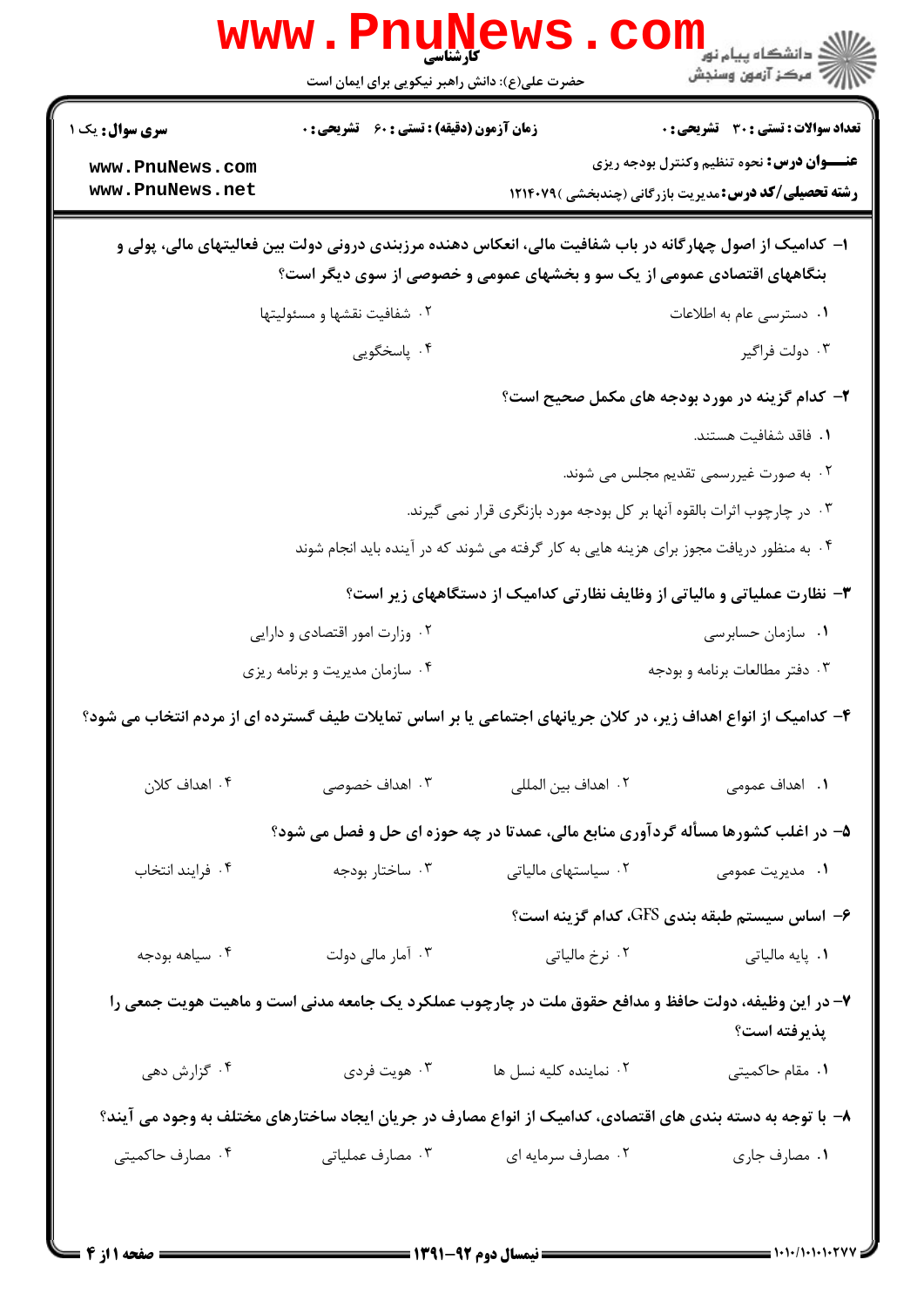|                                                                                                                                             | <b>WWW . PIIUT</b><br>حضرت علی(ع): دانش راهبر نیکویی برای ایمان است             | کارشناسی                             | ري دانشکاه پيام نور<br>ا∛ مرکز آزمون وسنجش                                                          |  |  |  |
|---------------------------------------------------------------------------------------------------------------------------------------------|---------------------------------------------------------------------------------|--------------------------------------|-----------------------------------------------------------------------------------------------------|--|--|--|
| <b>زمان آزمون (دقیقه) : تستی : 60 ٪ تشریحی : 0</b><br><b>سری سوال :</b> ۱ یک                                                                |                                                                                 |                                      | <b>تعداد سوالات : تستي : 30 ٪ تشريحي : 0</b>                                                        |  |  |  |
| www.PnuNews.com                                                                                                                             |                                                                                 |                                      | <b>عنـــوان درس:</b> نحوه تنظیم وکنترل بودجه ریزی                                                   |  |  |  |
| www.PnuNews.net                                                                                                                             |                                                                                 |                                      | <b>رشته تحصیلی/کد درس:</b> مدیریت بازرگانی (چندبخشی )۱۲۱۴۰۷۹                                        |  |  |  |
| ۹- کدام یک از گزینه های زیر جزء نارسایی ها و کاستی های قانونی تشکیلات دولت است؟                                                             |                                                                                 |                                      |                                                                                                     |  |  |  |
| ۰۲ عدم وجود سازمانهای مشابه و موازی                                                                                                         |                                                                                 | ٠١ محدوديت عناوين تشكيلاتي           |                                                                                                     |  |  |  |
|                                                                                                                                             | ۰۴ فقدان تعاريف قانوني                                                          |                                      | ٠٣ عدم تقسيم وظايف بين سازمانها                                                                     |  |  |  |
|                                                                                                                                             |                                                                                 |                                      | -۱- مهمترین راه نظارت دولت بر بودجه کدام است؟                                                       |  |  |  |
| ٢. نظام مالياتي                                                                                                                             |                                                                                 | ٠١ قانون بودجه                       |                                                                                                     |  |  |  |
|                                                                                                                                             | ۰۴ مخارج دولت                                                                   |                                      | ۰۳ قانون محاسبات عمومی                                                                              |  |  |  |
|                                                                                                                                             |                                                                                 |                                      | 11- کدامیک از گزینه های زیر نخستین مرحله از مراحل سه گانه فرایند بودجه ای کشور است؟                 |  |  |  |
|                                                                                                                                             | ۰۲ ارزیابی منابع درآمدی دولت                                                    |                                      | ۰۱ تهیه و پیشنهاد سند بودجه                                                                         |  |  |  |
|                                                                                                                                             | ۰۴ پیش بینی سبد مخارج دولت                                                      |                                      | ۰۳ تعيين سقف مخارج دولت                                                                             |  |  |  |
|                                                                                                                                             | ۱۲- کدامیک از انواع در آمدهای زیر به مصرف هزینه های جاری و سرمایه گذاری می رسد؟ |                                      |                                                                                                     |  |  |  |
| ۰۴ درآمدهای متفرقه                                                                                                                          | ۰۳ درآمدهای متوسط                                                               | ۰۲ درآمد اختصاصی                     | ۰۱ درآمد عمومی                                                                                      |  |  |  |
| ۱۳– کدامیک از مراجع زیر مستقیما وظایف نظارت مالی، عملیاتی و قضایی را بر عهده دارد؟                                                          |                                                                                 |                                      |                                                                                                     |  |  |  |
|                                                                                                                                             | ۰۲ رياست جمهوري                                                                 |                                      | ٠١ وزارت اطلاعات                                                                                    |  |  |  |
|                                                                                                                                             | ۰۴ کمیسیون اصل ۹۰                                                               | ۰۳ سازمان مدیریت و برنامه ریزی کشور  |                                                                                                     |  |  |  |
| ۱۴– دارایی هایی که دولت می تواند با آنها دیون یا تعهدات خود را تسویه کند یا آنها را به مصرف هزینه های آتی خود برساند،<br>چه نامیده می شوند؟ |                                                                                 |                                      |                                                                                                     |  |  |  |
| ۰۴ دارایی های بودجه ای                                                                                                                      | ۰۳ دارایی های عمومی                                                             | ۰۲ دارایی های عملیاتی                | ۰۱ دارایی های مالی                                                                                  |  |  |  |
|                                                                                                                                             |                                                                                 |                                      | ۱۵– مسئولیت قانونی بودجه بر عهده کدام نهاد یا شخص است؟                                              |  |  |  |
| ۰۴ رياست قوه قضائيه                                                                                                                         | ۰۳ دیوان محاسبات                                                                | ۰۲ مجلس شورای اسلامی                 | ٠١. رياست جمهوري                                                                                    |  |  |  |
|                                                                                                                                             |                                                                                 |                                      | ۱۶– سیاست مداران در مقایسه با متخصصین و مدیران، بیشتر به کدامیک از پیامدهای بودجه عمومی توجه دارند؟ |  |  |  |
| ۰۴ پیامدهای سیاسی                                                                                                                           | ۰۳ پیامدهای بلندمدت                                                             | ۰۲ پیامدهای کوتاه مدت                | ٠١. پیامدهای اقتصادی                                                                                |  |  |  |
|                                                                                                                                             |                                                                                 |                                      | ۱۷- آخرین گام در چرخه بودجه ریزی عمومی کدام گزینه است؟                                              |  |  |  |
|                                                                                                                                             | ۰۲ نظارت و حسابرسی بودجه توسط مراجع ذیربط                                       | ۰۱ اجرا توسط وزارتخانه ها و سازمانها |                                                                                                     |  |  |  |
|                                                                                                                                             | ۰۴ تخصیص بودجه به سازمانهای مختلف                                               |                                      | ۰۳ بررسی و تصویب بودجه توسط مجلس                                                                    |  |  |  |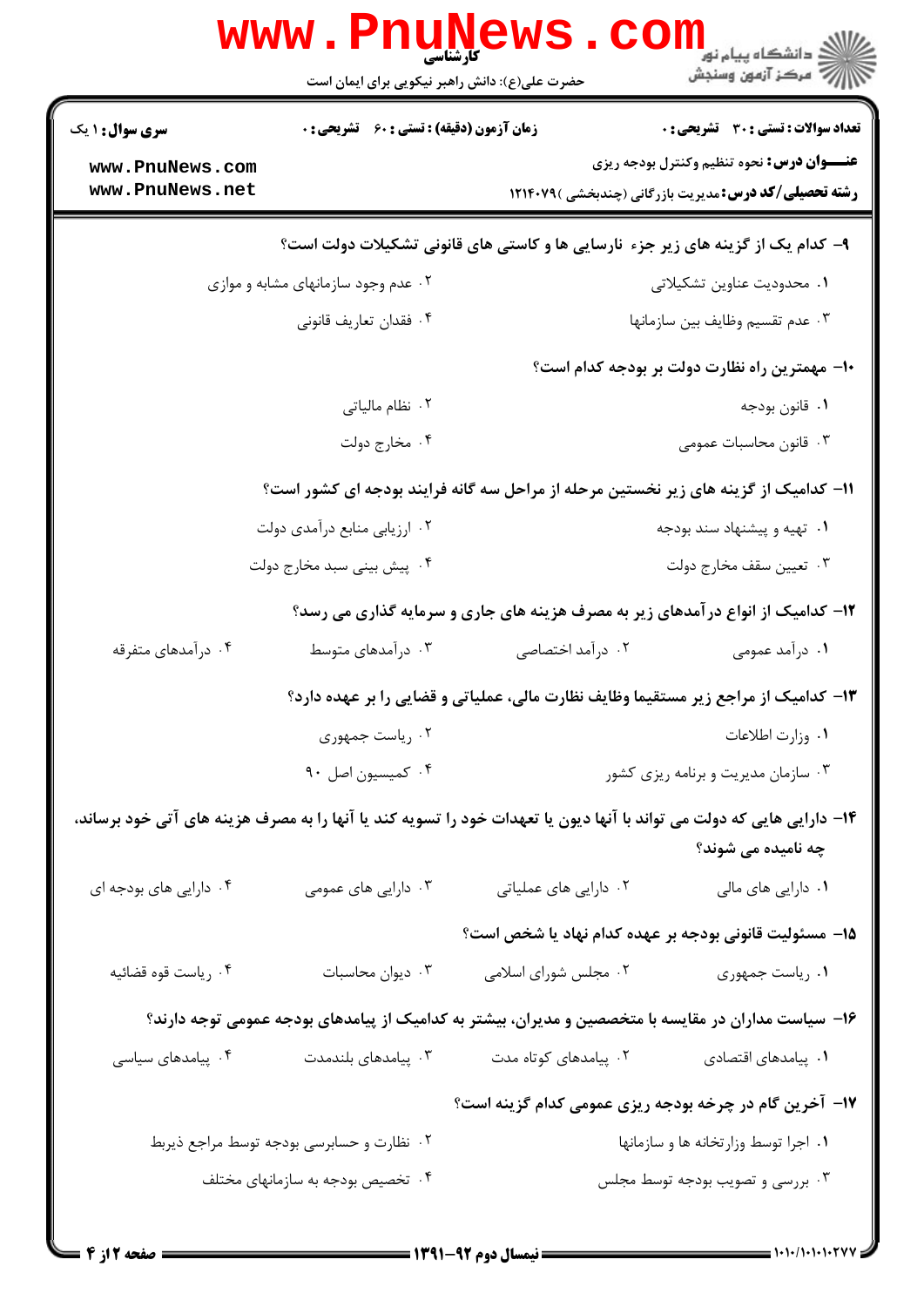| ڪ دانشڪاه پيام نور ■<br>// مرکز آزمون وسنجش                                                                                                  |                                                                                                                 | حضرت علی(ع): دانش راهبر نیکویی برای ایمان است                  |                                                                                              |  |  |  |
|----------------------------------------------------------------------------------------------------------------------------------------------|-----------------------------------------------------------------------------------------------------------------|----------------------------------------------------------------|----------------------------------------------------------------------------------------------|--|--|--|
| <b>تعداد سوالات : تستی : 30 ٪ تشریحی : 0</b>                                                                                                 |                                                                                                                 | <b>زمان آزمون (دقیقه) : تستی : 60 گشریحی : 0</b>               | <b>سری سوال : ۱ یک</b>                                                                       |  |  |  |
| <b>عنـــوان درس:</b> نحوه تنظیم وکنترل بودجه ریزی<br><b>رشته تحصیلی/کد درس:</b> مدیریت بازرگانی (چندبخشی )۱۲۱۴۰۷۹                            |                                                                                                                 |                                                                | www.PnuNews.com<br>www.PnuNews.net                                                           |  |  |  |
| <b>۱۸</b> - کدام گزینه در مورد بودجه ریزی افزایشی صحیح است؟                                                                                  |                                                                                                                 |                                                                |                                                                                              |  |  |  |
|                                                                                                                                              |                                                                                                                 |                                                                |                                                                                              |  |  |  |
| ۰۱ نیازمند اهداف برنامه ای روشن به منظور اجرای موفقیت آمیز بودجه ریزی است.<br>۰۲ نیازمند آگاهی از ارتباط برنامه ای هر ردیف بودجه ای می باشد. |                                                                                                                 |                                                                |                                                                                              |  |  |  |
| ۰۳ ماندگارترین و رایج ترین شیوه بودجه ریزی در بخش عمومی است.                                                                                 |                                                                                                                 |                                                                |                                                                                              |  |  |  |
|                                                                                                                                              | ۰۴ هدف این نوع بودجه ریزی تأکید بر واحدهای فعالیتی است که هر یک از ردیف های بودجه به آن اختصاص یافته است.       |                                                                |                                                                                              |  |  |  |
|                                                                                                                                              |                                                                                                                 |                                                                |                                                                                              |  |  |  |
|                                                                                                                                              | ۱۹- کدامیک از گزینه های زیر از محدودیتهای تحلیل هزینه می باشد؟                                                  |                                                                |                                                                                              |  |  |  |
| ۰۱ نتایج این تحلیل ها به سادگی قابل دستکاری هستند.<br>۰۳ گاه اهداف متعارض با يكديگر نيستند.                                                  |                                                                                                                 |                                                                | ۰۲ تآکید کمتر بر کارایی در اهداف برنامه<br>۰۴ نتایج این تحلیل ها به سختی قابل دستکاری هستند. |  |  |  |
|                                                                                                                                              |                                                                                                                 |                                                                |                                                                                              |  |  |  |
|                                                                                                                                              | ۲۰- کدام گزینه از مزایای رویکرد تدریجی اجرای بودجه ریزی عملیاتی است؟                                            |                                                                |                                                                                              |  |  |  |
| ٠١ زمان اجراى آن كوتاه است.                                                                                                                  |                                                                                                                 | ۰۲ باعث افزایش انگیزه مجریان می شود.                           |                                                                                              |  |  |  |
| ۰۳ امکان اجرای همزمان دو سیستم بودجه وجود دارد.                                                                                              |                                                                                                                 | ۰۴ فرصت آزمون و اصلاح سیستم را فراهم می کند.                   |                                                                                              |  |  |  |
|                                                                                                                                              | <b>۲۱</b> – کدامیک از انواع شاخصهای عملکرد بر میزان تحقق آرمان یا هدف بدون در نظر گرفتن هزینه ها تأکید می ورزد؟ |                                                                |                                                                                              |  |  |  |
| ١. شاخص حجم کار                                                                                                                              | ۲. شاخص اثربخشی                                                                                                 | ۰۳ شاخص بهره وری                                               | ۰۴ شاخص کارآیی                                                                               |  |  |  |
|                                                                                                                                              | <b>۲۲</b> – کدامیک از ویژگی های شاخص های عملکرد بدین معناست که شاخص همواره باید اطلاعات دقیق و صحیحی ارائه دهد؟ |                                                                |                                                                                              |  |  |  |
| ٠١. اعتبار                                                                                                                                   | ۰۲ قابل اتکاء                                                                                                   | ۰۳ قابلیت دسترسی                                               | ۰۴ سودمندی                                                                                   |  |  |  |
|                                                                                                                                              | ۲۳- آخرین گام در فرایند اجرای بودجه ریزی عملیاتی آبشاری کدام است؟                                               |                                                                |                                                                                              |  |  |  |
| ۰۱ استخراج هزينه هاى كامل فعاليتها                                                                                                           |                                                                                                                 | ۰۲ مرتبط ساختن فعاليتهاى روزمره                                |                                                                                              |  |  |  |
| ۰۳ تجدید ساختار بودجه و سازماندهی آن                                                                                                         |                                                                                                                 | ۰۴ تدوین برنامه های راهبردی سازمانها                           |                                                                                              |  |  |  |
|                                                                                                                                              | ۲۴- کدام گزینه از عناصر تشکیل دهنده استراتژی استقرار بودجه عملیاتی است؟                                         |                                                                |                                                                                              |  |  |  |
| ۰۱ نهادينه كردن تغييرات                                                                                                                      |                                                                                                                 |                                                                |                                                                                              |  |  |  |
| ۰۳ برآورد هزينه ستانده ها                                                                                                                    |                                                                                                                 | ۰۲ تمرکز اختیارات، قدرت و منابع<br>۰۴ گزارش دهی مالی و عملیاتی |                                                                                              |  |  |  |
|                                                                                                                                              |                                                                                                                 |                                                                |                                                                                              |  |  |  |
|                                                                                                                                              | ۲۵– کدامیک از گزینه های زیر می تواند از طریق سنجش خطاها، یا شکایات مورد آزمون قرار گیرد؟                        |                                                                |                                                                                              |  |  |  |
| ۰۱ شاخص های خروجی                                                                                                                            | ۰۲ شاخص های توضیحی                                                                                              | ۰۳ کیفیت خدمات                                                 | ۰۴ شاخص های عملکرد                                                                           |  |  |  |